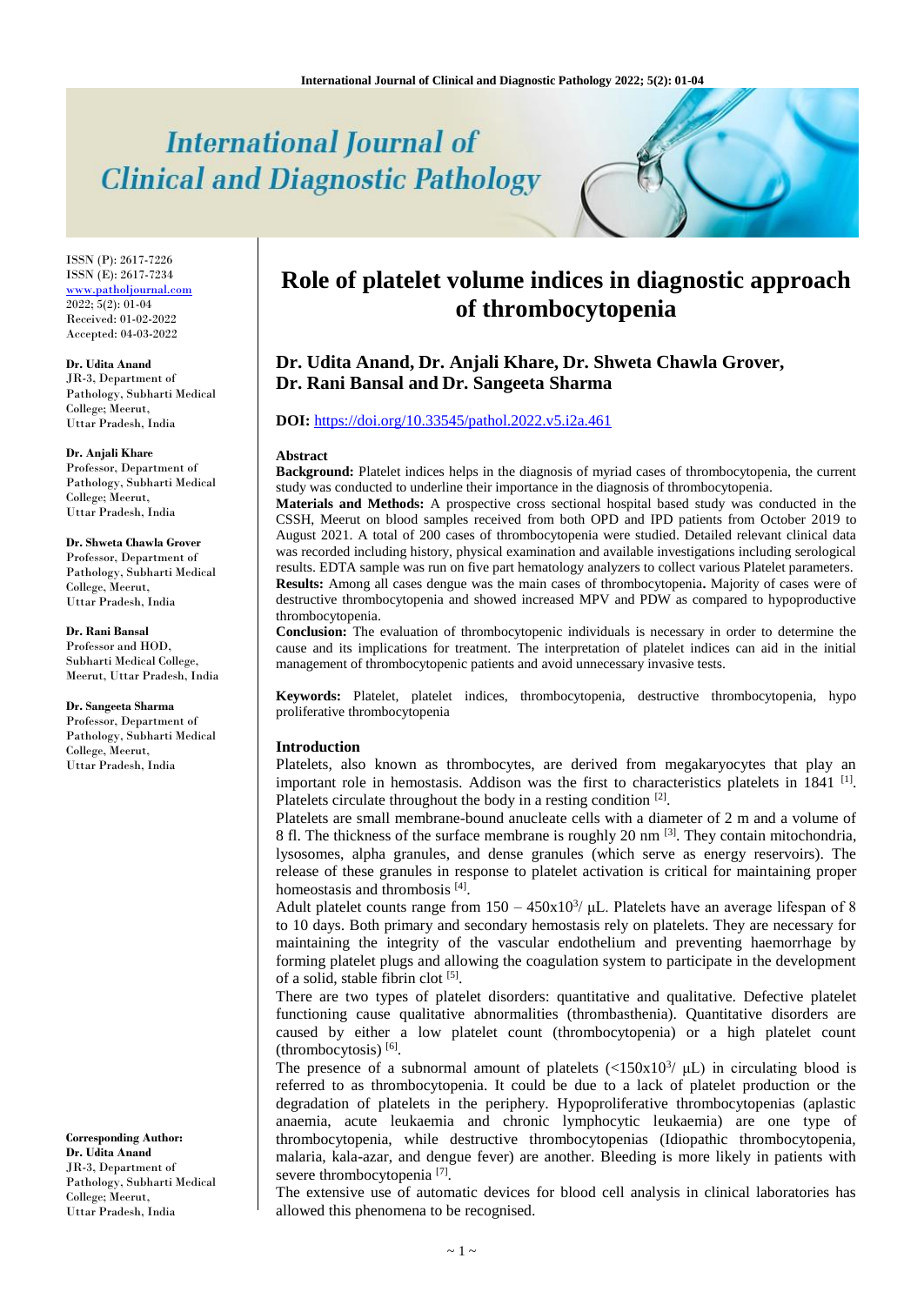The only way to be confident about the presence of platelet clusters is to examine blood films under a microscope [8].

The gold standard for determining the cause of thrombocytopenia has been the bone marrow aspiration study across time. However, the process is invasive, timeconsuming, and might result in bleeding.

The interpretation of platelet indices can aid in the initial care of thrombocytopenic patients and prevent invasive procedures such as bone marrow testing. Given the convenience and non-invasive nature of platelet indices calculation versus bone marrow aspiration/biopsy, a comprehensive investigation on this topic is critical. Although there are few studies in the literature on the significance of various platelet indices, the current study was conducted to underline their importance in the diagnosis of thrombocytopenia.

### **Materials and Methods**

A prospective cross sectional hospital based study was conducted in the Department of Pathology at Subharti medical college and associated Chhatarpati Shivaji Subharti Hospital (CSSH), Meerut on blood samples received from both OPD and IPD patients from October 2019 to August 2021. A total of 200 cases were studied.

Detailed relevant clinical data was recorded including history, physical examination and available investigations including serological results (such as for dengue, malaria). EDTA sample was run on five part hematology analyzers and various platelet parameters of thrombocytopenic patients were collected.

Platelet parameters that were studied includes: a) Platelet count b) Plateletcrit (PCT) c) Platelet distribution width (PDW) d) Mean platelet volume (MPV).

Grading of thrombocytopenia was done as per common Toxicity Criteria (developed by National cancer institute) to describe severity of thrombocytopenia. On the basis of platelet count, the cases was divided into the four grades: Grade 1:  $75-150 \times 10^3/\mu$ L, Grade 2:  $50 < 75 \times 10^3/\mu$ L,

Grade 3:  $25 < 50 \times 10^3$  /µL, Grade 4:  $< 25 \times 10^3$  / µL. Every case of thrombocytopenia was reassessed by peripheral smear examination. Data was entered in Microsoft Office Excel and analysis was done. Patients of both sexes with age more than 18 years and platelet count  $\langle 1, 50, 000/\mu$ l were included whereas patient on antiplatelet drugs and other medications causing thrombocytopenia and microclots in blood were excluded in this study.

#### **Results**

The total no. of 200 cases were studied. The age range of patients was 18 years to 85 years and were divided in six groups-group 1 (18-30 years), group 2 (31-40 year), group 3 (41-50 years), group 4 (51-60 years), group 5 (61-70 years) and group  $6$  ( $>70$  years)). Majority (31.0%) of patients belong to group 1, Male predominance was seen, the male to female ratio being 1.4:1.

The cases were grouped according to the severity of thrombocytopenia. Maximum number of cases were of grade-1 thrombocytopenia (47.0%), followed by grade-2 thrombocytopenia (24.0%), grade-3 thrombocytopenia (15.0%) and grade-4 thrombocytopenia (14.0%).

The etiological distribution revealed, most of the thrombocytopenia cases were of Dengue (25.0%) followed by Sepsis (17.5%); Chronic liver disease (16.5%); PUO  $(8.5\%)$  and Malaria  $(7.5\%)$ ; Road traffic accident  $(6.0\%)$ ; Acute leukemia (5.5%). (Table 1).

| <b>Clinical diagnosis</b> | No. of patients $(n=200)$ | Percentage $(\% )$ |
|---------------------------|---------------------------|--------------------|
| Dengue                    | 50                        | 25.0%              |
| Sepsis                    | 35                        | 17.5%              |
| Chronic liver disease     | 33                        | 16.5%              |
| <b>PUO</b>                | 17                        | 8.5%               |
| Malaria                   | 15                        | 7.5%               |
| Road traffic accident     | 12                        | 6.0%               |
| Acute leukemia            | 11                        | 5.5%               |
| Aplastic anemia           | 8                         | 4.0%               |
| Macrocytic anemia         | 7                         | 3.5%               |
| Pregnancy                 | 5                         | 2.5%               |
| Chronic renal disease     |                           | 2.0%               |
| Microcytic anemia         | っ                         | 1.0%               |
| Hepatitis C               |                           | 0.5%               |

Table 1: Distribution of Cases of Thrombocytopenia according to Etiology

Majority of cases showed increased Mean platelet volume (MPV) and Platelet distribution width (PDW). (Table 2) &

(Table 3)

| Table 2: Association between mean platelet volume and clinical diagnosis |  |  |  |  |
|--------------------------------------------------------------------------|--|--|--|--|
|                                                                          |  |  |  |  |

|                           |                     | <b>Mean Platelet Volume (MPV)</b> |               |                  |  |  |
|---------------------------|---------------------|-----------------------------------|---------------|------------------|--|--|
| <b>Clinical diagnosis</b> | Frequency $(n=200)$ | <b>Decreased</b>                  | <b>Normal</b> | <b>Increased</b> |  |  |
| Dengue                    | 50 (25.0%)          | $0(0.0\%)$                        | 24 (48.0%)    | 26 (52.0%)       |  |  |
| Sepsis                    | 35 (17.5%)          | $0(0.0\%)$                        | 18 (51.4%)    | 17 (48.6%)       |  |  |
| Chronic liver disease     | 33 (16.5%)          | $0(0.0\%)$                        | 12 (36.4%)    | 21 (63.6%)       |  |  |
| PUO                       | $17(8.5\%)$         | $0(0.0\%)$                        | $9(52.9\%)$   | $8(47.1\%)$      |  |  |
| Malaria                   | 15 (7.5%)           | $1(6.7\%)$                        | 11 (73.3%)    | $3(20.0\%)$      |  |  |
| Road traffic accident     | 12 (6.0%)           | $0(0.0\%)$                        | $4(33.3\%)$   | 8(66.7%)         |  |  |
| Acute leukemia            | $11(5.5\%)$         | 3(27.3%)                          | $5(45.5\%)$   | 3(27.3%)         |  |  |
| Aplastic anemia           | $8(4.0\%)$          | $0(0.0\%)$                        | $6(75.0\%)$   | $2(25.0\%)$      |  |  |
| Macrocytic anemia         | $7(3.5\%)$          | $0(0.0\%)$                        | 3(42.9%)      | $4(57.1\%)$      |  |  |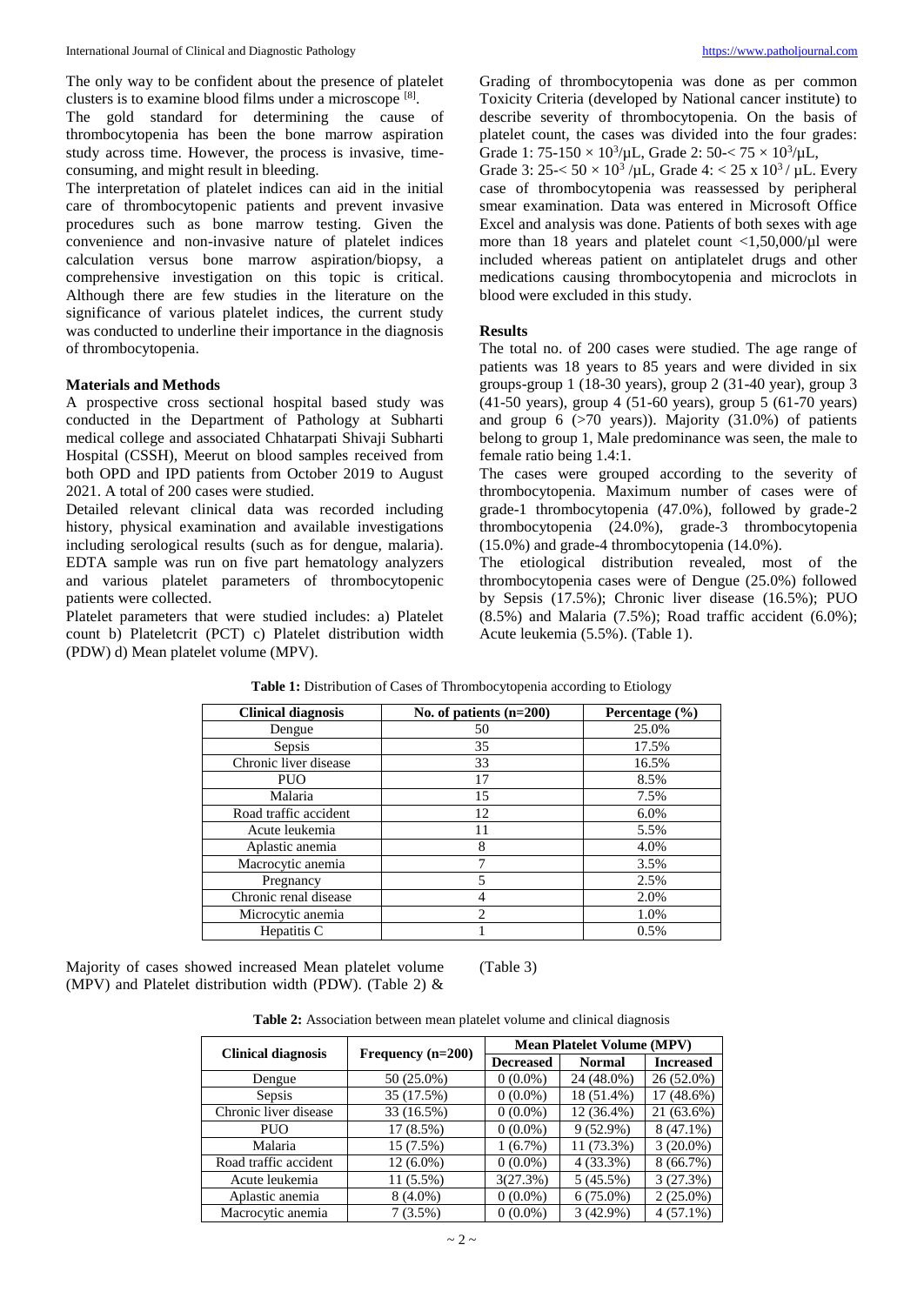| Pregnancy             | 5(2.5%)      | $0(0.0\%)$ | $2(40.0\%)$  | 3 (60.0%)    |
|-----------------------|--------------|------------|--------------|--------------|
| Chronic renal disease | $4(2.0\%)$   | $0(0.0\%)$ | $3(75.0\%)$  | $(25.0\%)$   |
| Microcytic anemia     | $2(1.0\%)$   | $0(0.0\%)$ | $2(100.0\%)$ | $0(0.0\%)$   |
| Hepatitis C           | $(0.5\%)$    | $0(0.0\%)$ | 1 (100.0%)   | $0(0.0\%)$   |
| Total                 | 200 (100.0%) | $4(2.0\%)$ | 100 (50.0%)  | $96(48.0\%)$ |

**Table 3:** Association between platelet distribution width and clinical diagnosis

|                          |               | <b>Platelet Distribution Width (PDW) Group</b> |               |                  |  |  |
|--------------------------|---------------|------------------------------------------------|---------------|------------------|--|--|
| <b>Clincal Diagnosis</b> | Total (n=200) | <b>Decreased</b>                               | <b>Normal</b> | <b>Increased</b> |  |  |
| Dengue                   | 50 (25.0%)    | $0(0.0\%)$                                     | $4(8.0\%)$    | 46 (92.0%)       |  |  |
| Sepsis                   | 35 (17.5%)    | $0(0.0\%)$                                     | 5(14.3%)      | 30 (85.7%)       |  |  |
| Chronic liver disease    | 33 (16.5%)    | $0(0.0\%)$                                     | $4(12.1\%)$   | 29 (87.9%)       |  |  |
| <b>PUO</b>               | 17 (8.5%)     | $0(0.0\%)$                                     | $2(11.8\%)$   | 15 (88.2%)       |  |  |
| Malaria                  | 15 (7.5%)     | $0(0.0\%)$                                     | 7(46.7%)      | 8 (53.3%)        |  |  |
| Road traffic accident    | 12 (6.0%)     | $0(0.0\%)$                                     | $1(8.3\%)$    | 11 (91.7%)       |  |  |
| Acute leukemia           | 11 (5.5%)     | $0(0.0\%)$                                     | 5(45.5%)      | 6(54.5%)         |  |  |
| Aplastic anemia          | $8(4.0\%)$    | 1(12.5%)                                       | 1(12.5%)      | $6(75.0\%)$      |  |  |
| Macrocytic anemia        | 7(3.5%)       | $0(0.0\%)$                                     | 1(14.3%)      | 6(85.7%)         |  |  |
| Pregnancy                | 5(2.5%)       | $0(0.0\%)$                                     | $2(40.0\%)$   | $3(60.0\%)$      |  |  |
| Chronic renal disease    | $4(2.0\%)$    | $0(0.0\%)$                                     | $0(0.0\%)$    | $4(100.0\%)$     |  |  |
| Microcytic anemia        | $2(1.0\%)$    | $0(0.0\%)$                                     | $2(100.0\%)$  | $0(0.0\%)$       |  |  |
| Hepatitis C              | $1(0.5\%)$    | $0(0.0\%)$                                     | $0(0.0\%)$    | $1(100.0\%)$     |  |  |
| Total                    | 200 (100.0%)  | $1(0.5\%)$                                     | 34 (17.0%)    | 165 (82.5%)      |  |  |

Chi square test; *p*<0.00

#### **Discussion**

Platelets are involved in normal haemostasis, thrombosis, and a variety of bleeding disorders <sup>[9]</sup>. As a consequence, decrease in platelet quantity (thrombocytopenia) result in significant morbidity.

In this study, Male preponderance was observed similar to other studies (M:F- 1.4: 1). Mittal V *et al.* <sup>[10]</sup> did a study on patients aged 1 to 80 years old and found that 65 percent of the patients were male and 35 percent were female. Francis *et al*. [11] found 61.2% male and 38.8% female patients, with a male to female ratio of 1.57:1.

Grade 1 thrombocytopenia is most frequent (47%) followed by grade 2 (24%), grade 3 (15.0%) and grade 4 (14%). In a similar study done by Mittal V et al. [10] classified thrombocytopenia into three categories: mild thrombocytopenia (platelet count 100 to 150 x  $10^9/$  L), moderate thrombocytopenia (platelet count  $>$  50 x 10<sup>9</sup> / L and 100 x  $10^9$  / L), and severe thrombocytopenia (platelet count less than 50 x  $10^9$  / L). Mild thrombocytopenia was the most common type, followed by moderate and severe thrombocytopenia.

Majority of cases of hyper-destructive thrombocytopenia like dengue, chronic liver disease showed increased MPV while hypo-productive thrombocytopenia showed mainly normal MPV. PDW was increased in all cases of hyperdestructive thrombocytopenia and cases of aplastic anaemia, macrocytic anaemia (hypo-productive thrombocytopenia) also showed increased PDW. Numbenjapon T *et al*. [12] found that MPV was significantly higher in hyperdestruction group compared to hypo-productive thrombocytopenia. Kamala M Y *et al*. [13] also found that MPV and PDW were higher in hyper-destructive thrombocytopenia and can be used as an initial hint for predicting the type of thrombocytopenia. All cases showed PCT less than the normal range. Reduced PCT was also seen in a study conducted by Gao Y *et al.* [14].

#### **Conclusion**

The evaluation of thrombocytopenic individuals is necessary in order to determine the cause and its implications for

treatment. The interpretation of platelet indices can aid in the initial management of thrombocytopenic patients and avoid unnecessary invasive tests required to establish etiology of thrombocytopenia. These platelet indices are easily accessible thanks to automated haematology analyzers, and they can help to eliminate the need for more expensive and intrusive testing to diagnose thrombocytopenia.

#### **References**

- 1. Geddis AE. Wintrobe's Clinical Hematology. 13th ed. Philadelphia: Williams & Wilkins. Chapter 15, Megakaryocytes, 2014, 371.
- 2. Michelson A, Cattaneo M, Frelinger A, Newman P. Platelets. 4th ed. Oxford: Elsiever. Chapter 3, The structure of resting and activated platelets, 2019, 47.
- 3. Smyth SS. Wintrobe's Clinical Hematology. 13th ed. Philadelphia: Lippincott Williams & Wilkins. Chapter16, Platelet Structure and Function in Hemostasis and Thrombosis, 2014, 389.
- 4. Thon JN, Italiano JE. Platelets: Production, Morphology and Ultrastructure. In: James E. Handbook of Experimental Pharmacology; Boston: Springer. Antiplatelet agents, 2012, 4-20.
- 5. Sekhon SS, Roy V. Thrombocytopenia in adults: A practical approach to evaluation and management. South Med J. 2006;99(5):451-2.
- 6. Mowafy NM, Elkeiy MT, Khedr MA, Masselihy MH. Role of Platelet Indices and Antiplatelet Antibody in Differentiating Immune Thrombocytopenic Purpura from Other Causes of Thrombocytopenia. Egypt J Hosp Med. 2019;74(8):1732-6.
- 7. Borkataky S, Jain R, Gupta R, Singh S, Krishan G, Gupta K, *et al*. M. Role of platelet volume indices in the differential diagnosis of thrombocytopenia: a simple and inexpensive method. Hematol. 2009;14(3):182-6.
- 8. Bizzaro N. EDTA- dependent Pseudothrombocytopenia: A clinical and epidemiological study. Am J hematol. 1995;50(2):103-9.
- 9. Jhon Greer P, Alan List F, George Rodgers M, editors.